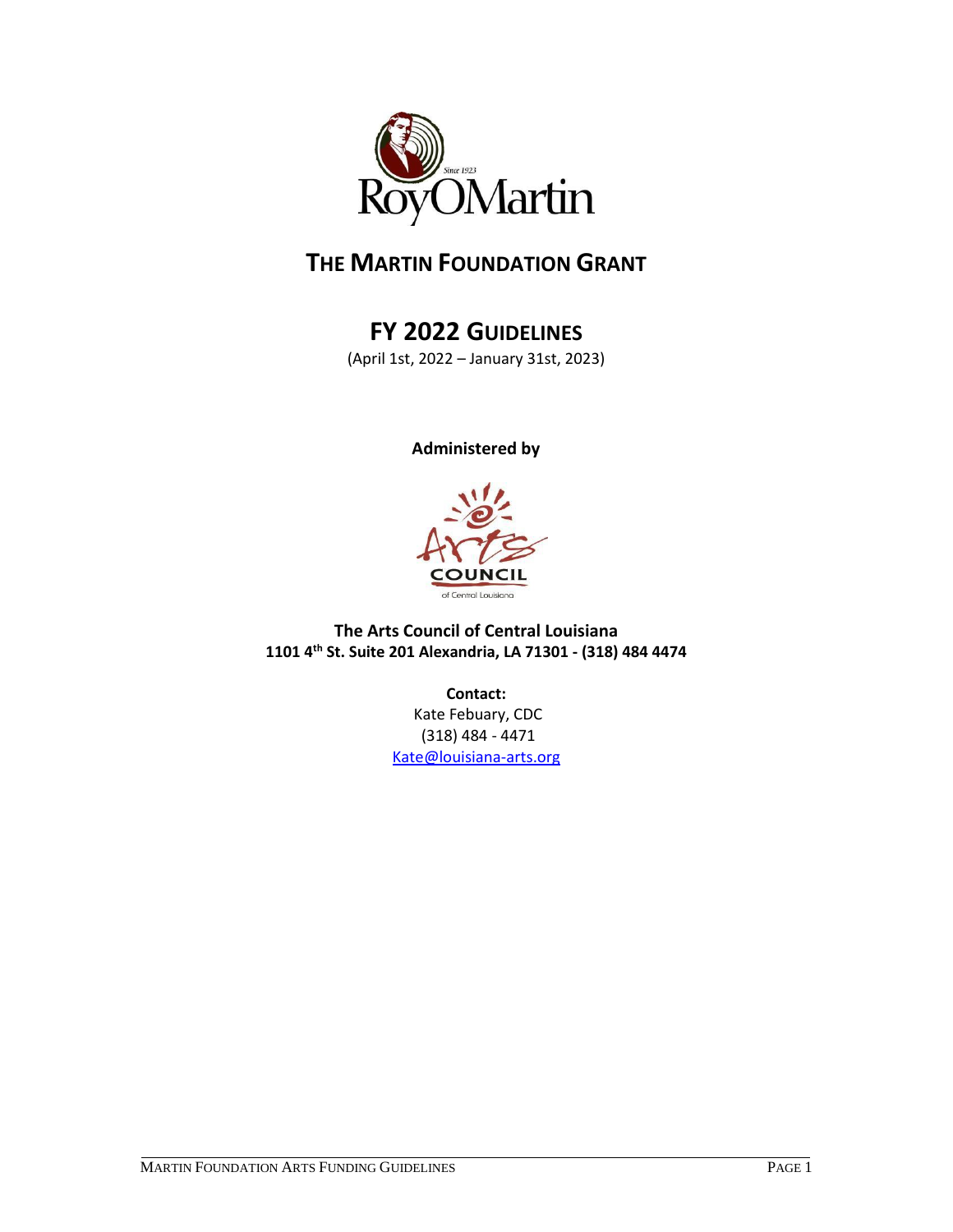#### **ELIGIBILITY AND DEADLINES**

**Martin Grants are available only to non-profit organizations domiciled in Rapides Parish.** 

**Completed application forms and all required attachments must be received by the Arts Council no later than 5:00 p.m. on Friday, January 28th, 2022.**

# **INFORMATION ABOUT THE GRANT**

### **Who is eligible?**

Non-profit arts organizations domiciled in a Central Louisiana Parish with 501(c)(3) taxexempt status as designated by the IRS are eligible to apply for project assistance. Applicants without their own  $501(c)(3)$  status may apply via a fiscal agent, or another non-profit organization which has and is able to prove its tax-exempt status. Fiscal agents must also be able to provide a certificate of incorporation from the Louisiana Secretary of State, specifying their domiciliary status.

#### **Which kinds of projects will be considered?**

Projects may be in any artistic discipline, but activities must serve the general public. **Please note:** Funding is not available for general organizational operating support. Grant applications for general organizational support will not be considered. **Projects supported by grant funds must take place between April 1st, 2022 and January 31st, 2023.**

#### **How much may I apply for?**

The maximum available grant award is \$2,000.

#### **How are grants awarded?**

Eligible applications will be considered by a panel of representatives from the Martin Foundation, as well as active community leaders. The panel will score applications and decide on awards by the end of February 2022. Awards will be made in April 2022.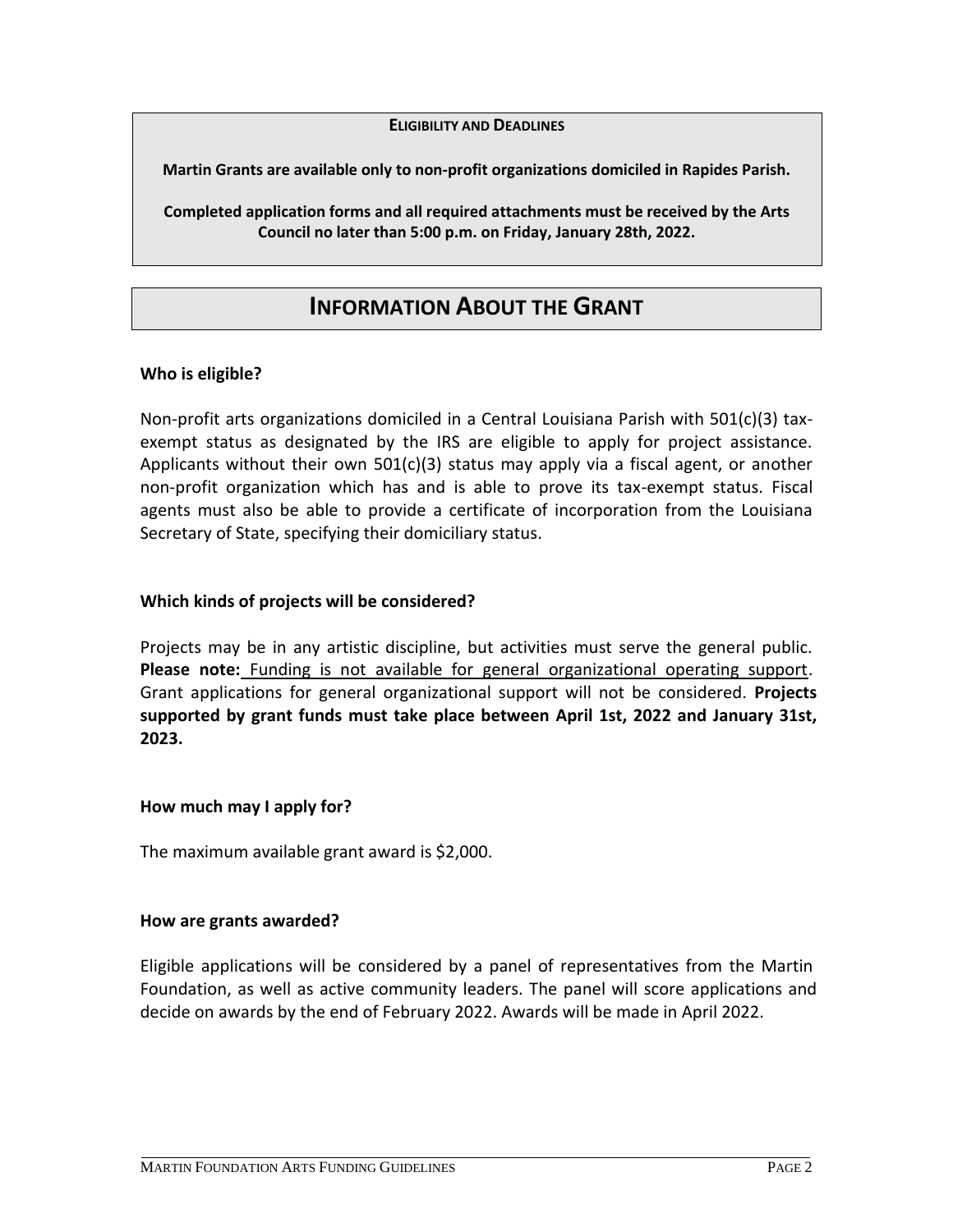### **How do I apply for a Martin Grant?**

Download the Application Form from [www.louisiana-arts.org,](http://www.louisiana-arts.org/) under the **Grants** tab under **Other Grants** heading in the drop-down menu. The Application Form is in Microsoft Word format. **You will need to open and fill out the application in Microsoft Word.** When you save the form to your computer, please make sure to name the file in the following format:

### MFA\_2022\_YOUR ORGANIZATION'S NAME

Please enter all required information. Additional **Provider of Service** forms are available on the website. Additional space for budget narrative details is provided at the end of the form.

For the 2022 grant cycle, **the narrative portion of the application should be submitted in bulleted format.** State clearly what you are proposing and why it deserves funding.

Print out the Assurances (Signature) Page. Make sure the appropriate signatures are present **in blue ink, only.**

### **How do I submit my Martin Grant Application?**

Applications **must be submitted by hand delivery or by mail**. If mailing your application, it is strongly recommended that you send it by certified mail with a return receipt request. Neither the Arts Council of Central Louisiana nor the Martin Foundation accepts responsibility for applications lost in the mail.

Application revisions, if necessary, may be e-mailed.

## **REQUIRED ATTACHMENTS**

- **The Assurances (Signature) Page, signed appropriately.**
- **A copy of your organization's 501(c)(3) letter of determination from the IRS.**
- **A copy of your Certificate of Incorporation from the Louisiana Secretary of State, or some other document proving that your organization is domiciled in Central Louisiana.**
- **A roster of your current Board members.**